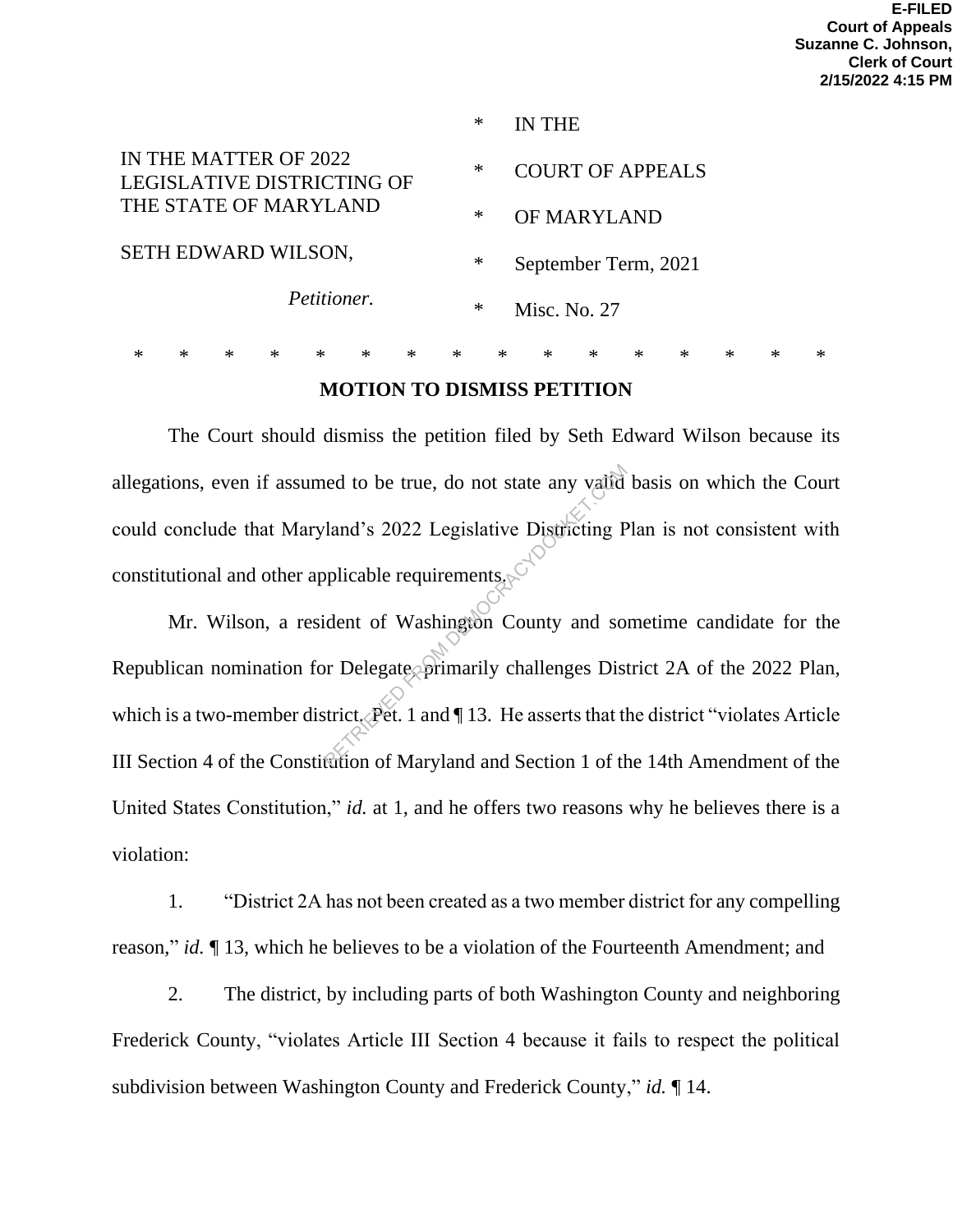Mr. Wilson's petition also challenges the "No Representation Without Population Act," 2010 Md. Laws chs. 66, 67, as amended by 2020 Md. Laws ch. 538 § 6, now codified at § 2-2A-01 of the State Government Article. In pertinent part, the Act provides that "[t]he population count used after each decennial census for the purpose of creating the legislative districting plan for the General Assembly: . . . (2) shall count individuals incarcerated in the State or federal correctional facilities, as determined by the decennial census, at their last known residence before incarceration if the individuals were residents of the State." Md. Code Ann., State Gov't  $\S$  2-2A-01(a)(2). Mr. Wilson asserts that, "[i]n the case of Senate District 1 and 2, and perhaps other districts in the state," application of the Act "violates Article III Section 4 of the Constitution of Maryland when applied to districts that cross county lines." Pet. ¶ 19. In support of this proposition, he offers three reasons: and perhaps other districts in the stat<br>  $n$  4 of the Constitution of Maryland wl<br>  $\begin{bmatrix} 19. \text{ In support of this proposition, he} \\ \text{the two two conditions are a legislative} \\ \text{the two two conditions are the same.} \end{bmatrix}$ <br>  $\begin{bmatrix} 19. \text{ In support of this proposition, he} \\ \text{the two conditions are a legislative} \\ \text{the two conditions are the same.} \end{bmatrix}$ 

1. "Adjustments of population are a legislative consideration that cannot supersede the Constitution of Maryland," *id.*;

2. "Ultimately, there are flaws in the reasoning behind the 'No Representation Without Population Act' where nonvoting prison populations are concerned," *id.* ¶ 20; and

3. It is "unclear" to Mr. Wilson "how the populations were adjusted prior to apportionment," and "[t]here may be a lack of public notice and participation in these adjustments," *id.* ¶ 21.

For relief, Mr. Wilson asks the Court "to order that single member districts be drawn for Senate District 2, at least two of which lie entirely within Washington County," *id.* ¶ 22, and further order that the redrawn Delegate districts in Senate District 2 must "mirror as closely as possible the single member districts [the Court] created in 2002," *id.* ¶ 23. He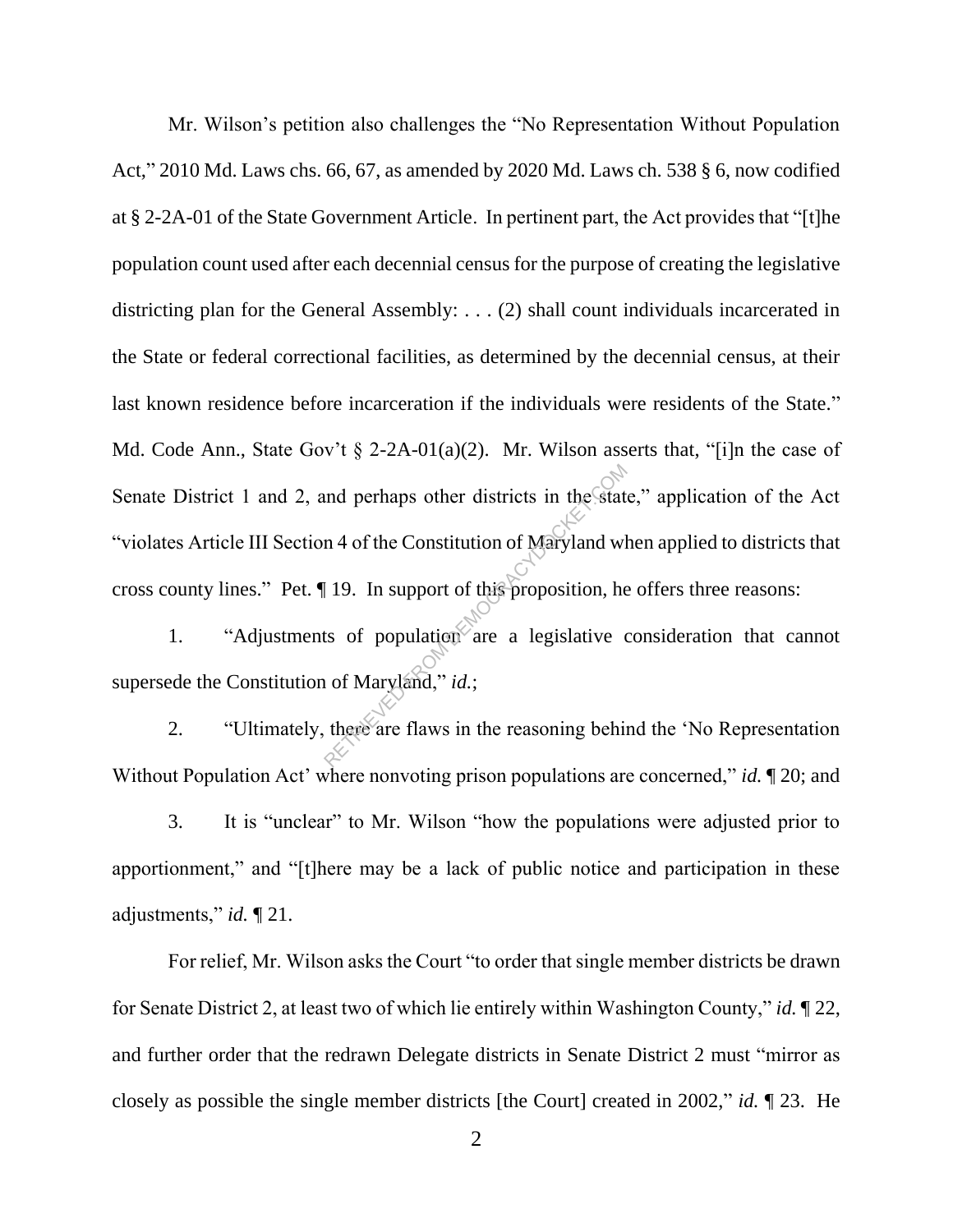also "suggest[s]" that the "2002 maps be altered" and redrawn with respect to "2002 3B" and "2002 2A." *Id.* ¶ 24. With respect to his challenge to the No Representation Without Population Act, Mr. Wilson requests that "the population adjustment to 2022 Senate Districts 2 and 1" made in accordance with the Act "be declared null and void because it conflicts with the Constitution of Maryland and that the populations removed as a result be added back into the population of those districts prior to reapportionment." Pet. ¶ 25.

#### **ARGUMENT**

#### **I. STANDARD OF REVIEW**

The 2022 Legislative Districting Plan is a statute enacted by the General Assembly. State Gov't §§ 2-201, 2-202. Therefore, "[t]he basic rule is that there is a presumption' that the statute is valid." *Whittington v. State*, 474 Md. 1, 19 (2021) (citation omitted). That is, '"enactments of the [General Assembly] are presumed to be constitutionally valid and [] this presumption prevails until it appears that the [statute] is invalid or obnoxious to the expressed terms of the Constitution or to the necessary implication afforded by, or flowing from, such expressed provisions.'" *In re Adoption/Guardianship of Dustin R*., 445 Md. 536, 579 (2015) (citation omitted; brackets in original). For this reason, the Court has held that "all challengers to a legislative reapportionment plan<sup>[]</sup> carry the burden of demonstrating the law's invalidity." *In re 2012 Legislative Districting*, 436 Md. 121, 137 (2013) (citation omitted). The State need make no showing unless "a proper challenge under Article III, § 4 is made and is supported by 'compelling evidence.'" *Id.* Only then will the State have "the burden of producing sufficient evidence to show that the districts are contiguous and compact, and that due regard was given to natural and political we Districting Plan is a statute enacted<br>02. Therefore, "[t]he basic rule is the<br>Whittington v. State, 474 Md. 1, 19<br>ne [General Assembly] are presumed the<br>revails until it appears that the [statut]<br>the Constitution or to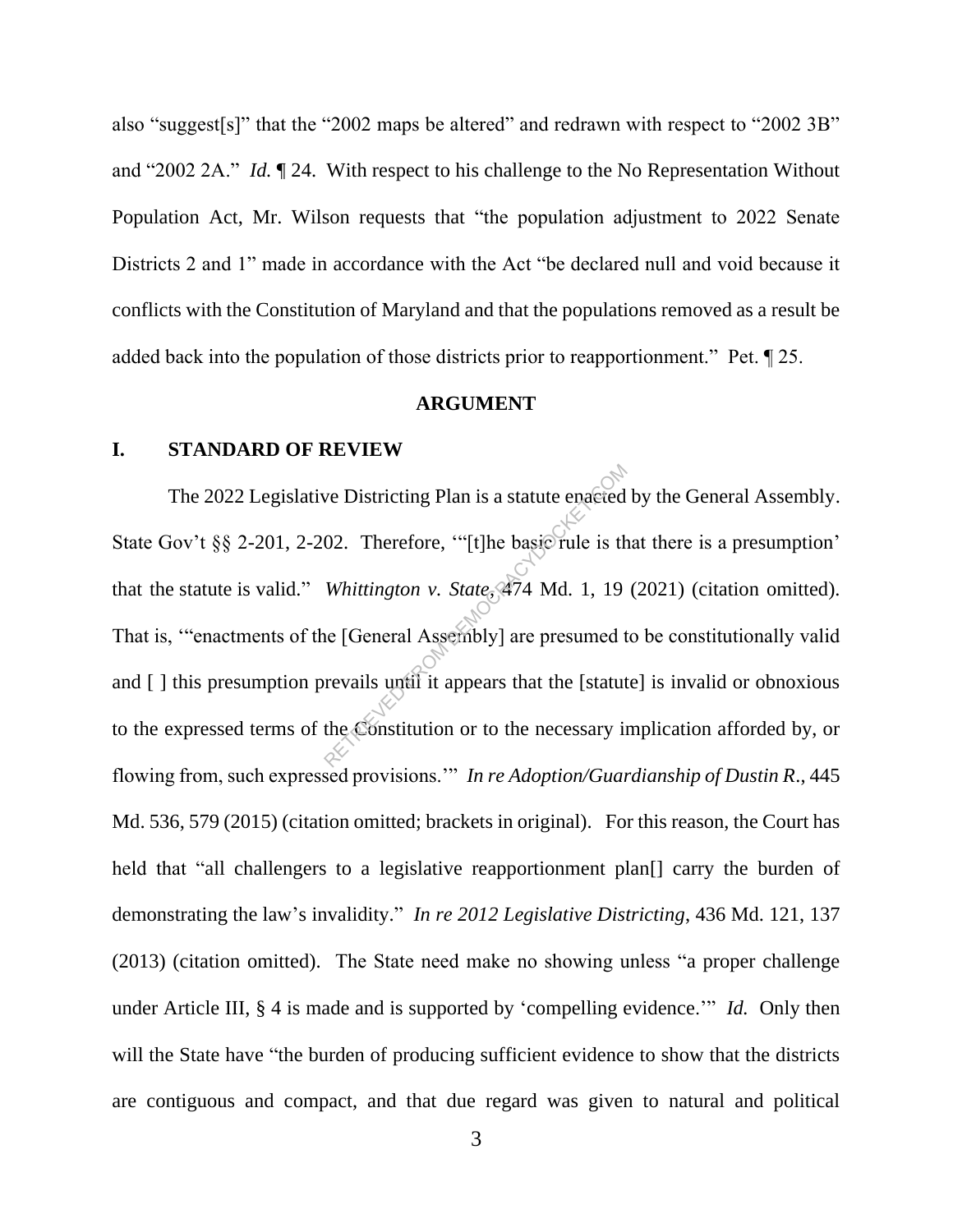subdivision boundaries." *Id.* at 137-38. The petition is subject to dismissal if its allegations, assumed to be true, do not state "a proper challenge under Article III, § 4," *id.*  at 137, and fail to show that the 2002 Legislative Districting Plan "is not consistent with requirements of either the Constitution of the United States of America, or the Constitution of Maryland," Md. Const. art. III, § 5.

## **II. THE PETITION'S CRITICISMS OF DISTRICT 2A DO NOT STATE A PROPER CHALLENGE UNDER ARTICLE III, § 4 AND DO NOT OTHERWISE SHOW THAT THE DISTRICT IS INCONSISTENT WITH CONSTITUTIONAL REQUIREMENTS.**

Mr. Wilson argues that District 2A violates the Fourteenth Amendment to the federal Constitution because the General Assembly lacked a "compelling reason" to make it a multimember district rather than a single-member district, *id.* ¶ 13, and violates Article III,  $\S$  4 of the Maryland Constitution because it fails to respect the political subdivision between Washington County and Frederick County," *id.* ¶ 14. Both assertions are wrong as a matter of applicable law and undisputed facts. From District 2A violates the Fourth<br>see the General Assembly lacked a "computer district, *id*<br>constitution because "it fails to respect<br>the constitution because" it fails to respect<br>the method of the seeds of the seeds

First, the Maryland Constitution expressly recognizes and preserves the General Assembly's authority to decide whether a legislative district will remain whole, with three Delegates elected at-large (by far the most common form of district found in both previous plans and the 2022 Plan), or subdivided into either (a) one single-member district and one multimember district or (b) three single-member districts. Nothing in the Maryland Constitution requires the General Assembly to demonstrate a "compelling reason" for its choice among these constitutionally authorized district forms.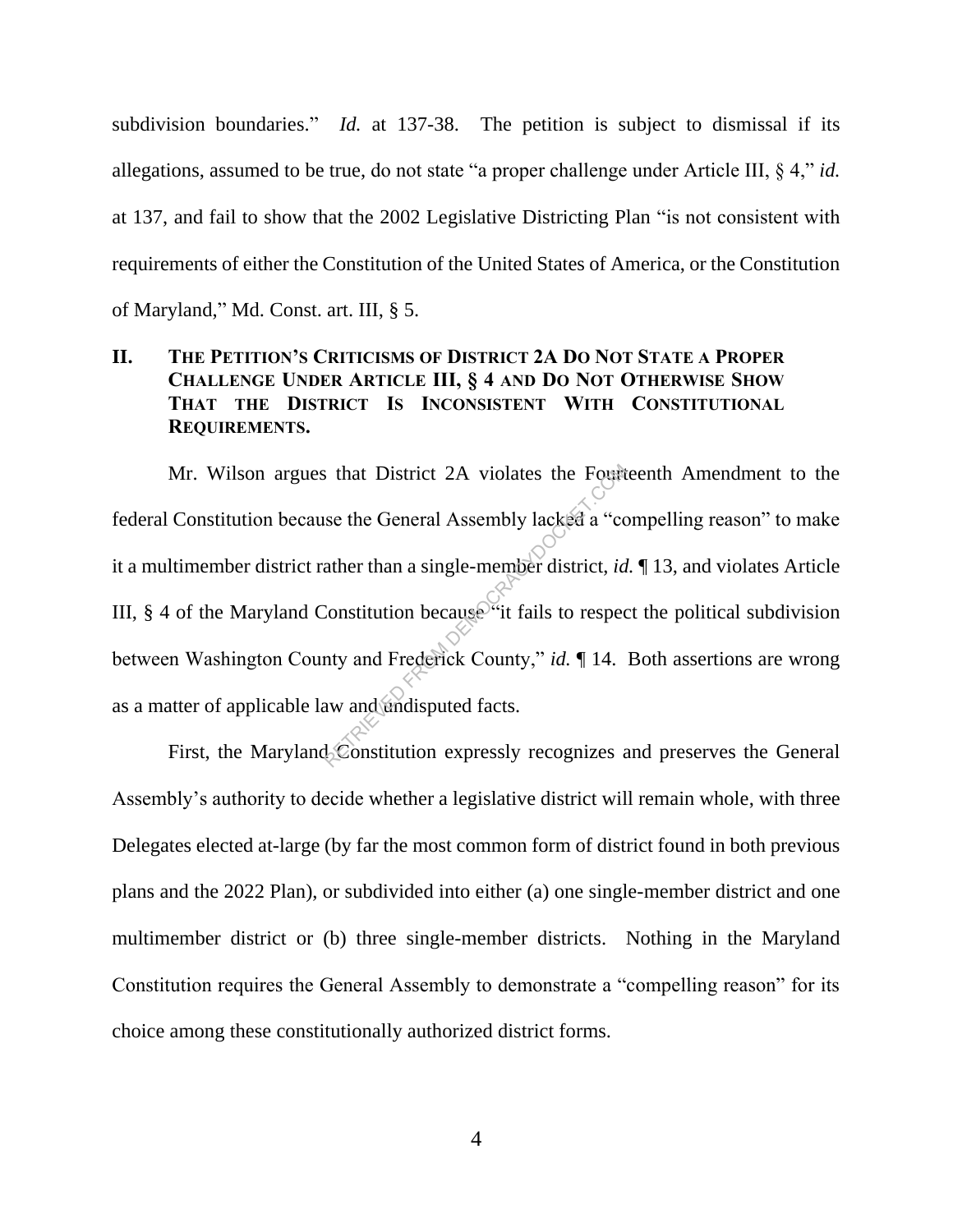Article III, § 3 provides,

The State shall be divided by law into legislative districts for the election of members of the Senate and the House of Delegates. Each legislative district shall contain one (1) Senator and three (3) Delegates. *Nothing herein shall prohibit the subdivision of any one or more of the legislative districts for the purpose of electing members of the House of Delegates into three (3) single-member delegate districts or one (1) singlemember delegate district and one (1) multi-member delegate district.*

(Emphasis added.) This provision specifically rejects any prohibition on "subdivi[ding] any one or more of the legislative districts . . . into three (3) single-member delegate districts or one (1) single-member delegate district and one (1) multi-member delegate district." Thus, § 3 expressly preserves the General Assembly's power to choose whether to subdivide a legislative district and to select from two constitutionally permissible methods of subdivision. By contrast, no mention of legislative district subdivision appears in either the districting criteria set forth in Article III, § 4, or the procedural requirements for enactment and judicial review of a legislative districting plan found in Article III, § 5, or elsewhere in the Maryland Constitution or Declaration of Rights. By expressly addressing subdivision of legislative districts, § 3 necessarily overrides any implied prohibition that might arguably be found in Article III, § 4 or other portions of the Maryland Constitution. As explained in *State v. Smith*, 305 Md. 489, 511 (1986), the "basic rule of construction that ordinarily the specific prevails over the general" applies to constitutional interpretation such that a "specific power" recognized by a constitutional provision "would prevail over the general principle or a general power relating thereto," and would do so "whether the general principle was in the Declaration of Rights and the specific power was in the Constitution or whether both were in the Constitution." This rule of construction has Saly preserves the General Assembly's<br>
Le district and to select from two compares of the district of the selection<br>
of legislative district of the review of a legislative districting planet<br>
planet Constitution or Declara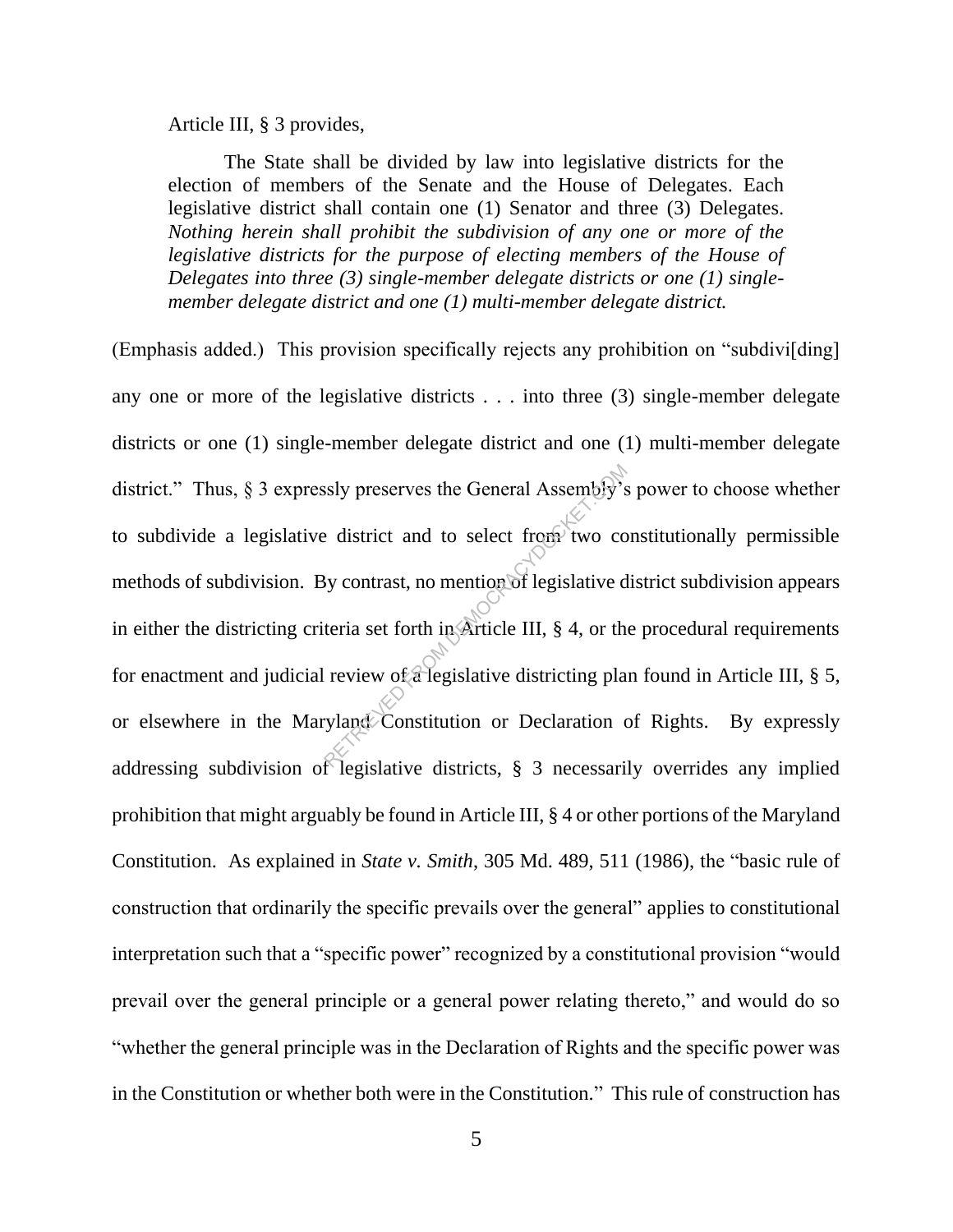special force with respect with to Article III,  $\S 4$ , given that the modern version of  $\S 4$  was adopted at the same time, in the same enactments, as Article III, § 3. *See* 1969 Md. Laws, ch. 785; 1972 Md. Laws, ch. 363. The same legislators who adopted Article III, § 3's provision expressly safeguarding the General Assembly's district subdivision prerogatives could not have intended, without saying so, for Article III, § 4 to eliminate or impose obstacles to the creation of multimember districts.

As for Mr. Wilson's challenge to multimember District 2A under the Fourteenth Amendment, both the Supreme Court and this Court have "made clear that such a district is not *per se* unlawful under the Equal Protection Clause." *In re 2012 Legislative Districting of the State*, 436 Md. 121, 141 (2013) ("*2012 Legislative Districting*") (citing *Whitcomb v. Chavis*, 403 U.S. 124 (1971), and *Lucas v. Colorado General Assembly*, 377 U.S. 713 (1964)). Indeed, in the seminal legislative redistricting case of *Reynolds v. Sims*, the Supreme Court sought to reassure States that, notwithstanding its holding that the Constitution required district population equality in both houses of a State's bicameral legislature, the two houses of a legislature could still differ by, for example, having one composed of single-member districts while the other "could have at least some multimember districts." 377 U.S. 533, 576-77 (1964). Indeed the Court recognized that a State "might desire to achieve some flexibility by creating multimember or floterial districts." *Id.* at 579. under the Equal Protection Clause."<br>  $86$  Md. 121, 141 (2013) (" $2012$  Legis<br>
U.S. 124 (1971), and  $2acas v$ . Colora<br>
in the seminal legislative redistricting<br>
at to reassure States that, notwithstar<br>
rict population equalit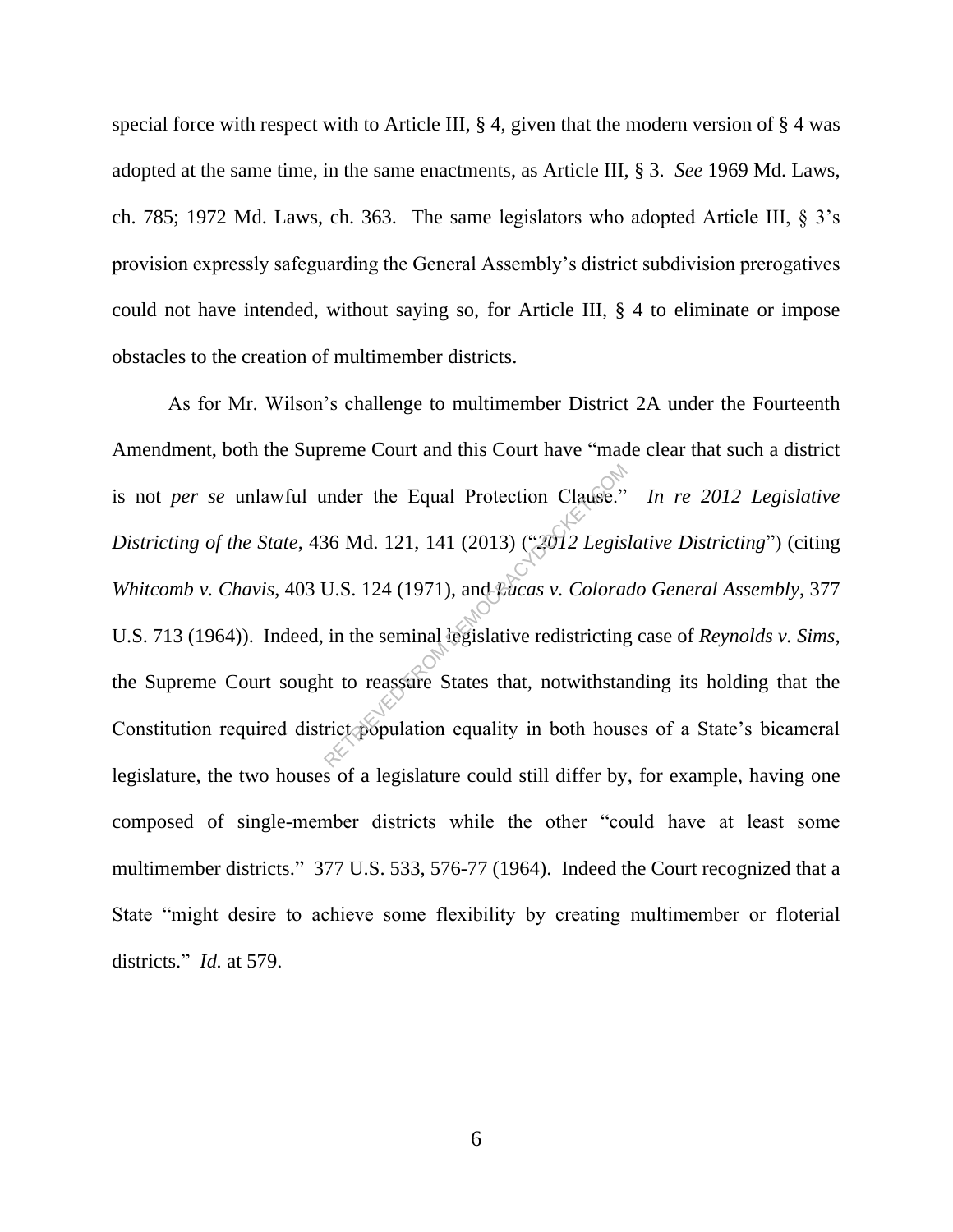In the decades since, the Supreme Court has rejected challenges to multimember legislative districts, as this Court has done, as well.<sup>1</sup> *Burns v. Richardson*, 384 U.S. 73 (1966) (rejecting challenge to State's mix of multimember and single member districts similar to Maryland's); *Fortson v. Dorsey*, 379 U.S. 433 (1965); *2012 Legislative Districting*, 436 Md. at 143 (holding that petitioner "failed to show that any multi-member district provided for in the Enacted Plan would have the effect of diluting or canceling the voting strength of any racial or political element, he has failed to make a case for declaring any such district unlawful"); *In re Legislative Districting of State*, 370 Md. 312, 347, 409, 439 (2002) (applying the factors set out in *Gingles v. Thornburg*, 478 U.S. 30 (1986), in rejecting claims that multimember districts were unconstitutional and that they had been used to discriminate on the basis of race); *Matter of Legislative Districting of State*, 299 Md. 658, 673 (1984) ("A multimember legislative district is not per se unconstitutional under the equal protection clause."); *State Administrative Board of Election Laws v. Calvert*, 272 Md. 659, 675 (1974) (upholding residence districts on the Eastern Shore). Notably, this Court itself used a mix of single and multimember districts in the remedial plan it drew in 2002. *In re Legislative Districting of State*, 369 Md. 601, 603 (2002) (per factors set out in *Gingles v. Thornbui*<br>imember districts were unconstitution<br>le basis of race); *Matter of Legislativ*<br>multimember legislative district is non clause.<sup>35</sup>); *State Administrative Be*<br>5 (1974) (upholding r

<sup>&</sup>lt;sup>1</sup> The only circumstances in which the Supreme Court has ruled otherwise have involved the assertion of a valid claim of racial discrimination under the Equal Protection Clause or the Voting Rights Act—a type of claim raised in none of the pending petitions. *See, e.g.*, *Rogers v. Lodge*, 458 U.S. 613, 622 (1982) (affirming finding that county's atlarge system "was being maintained for the invidious purpose of diluting the voting strength of the black population"); *White v. Regester*, 412 U.S. 755, 769 (1973) (affirming finding that multimember district "invidiously excluded Mexican-Americans from effective participation in political life, specifically in the election of representatives to the Texas House of Representatives").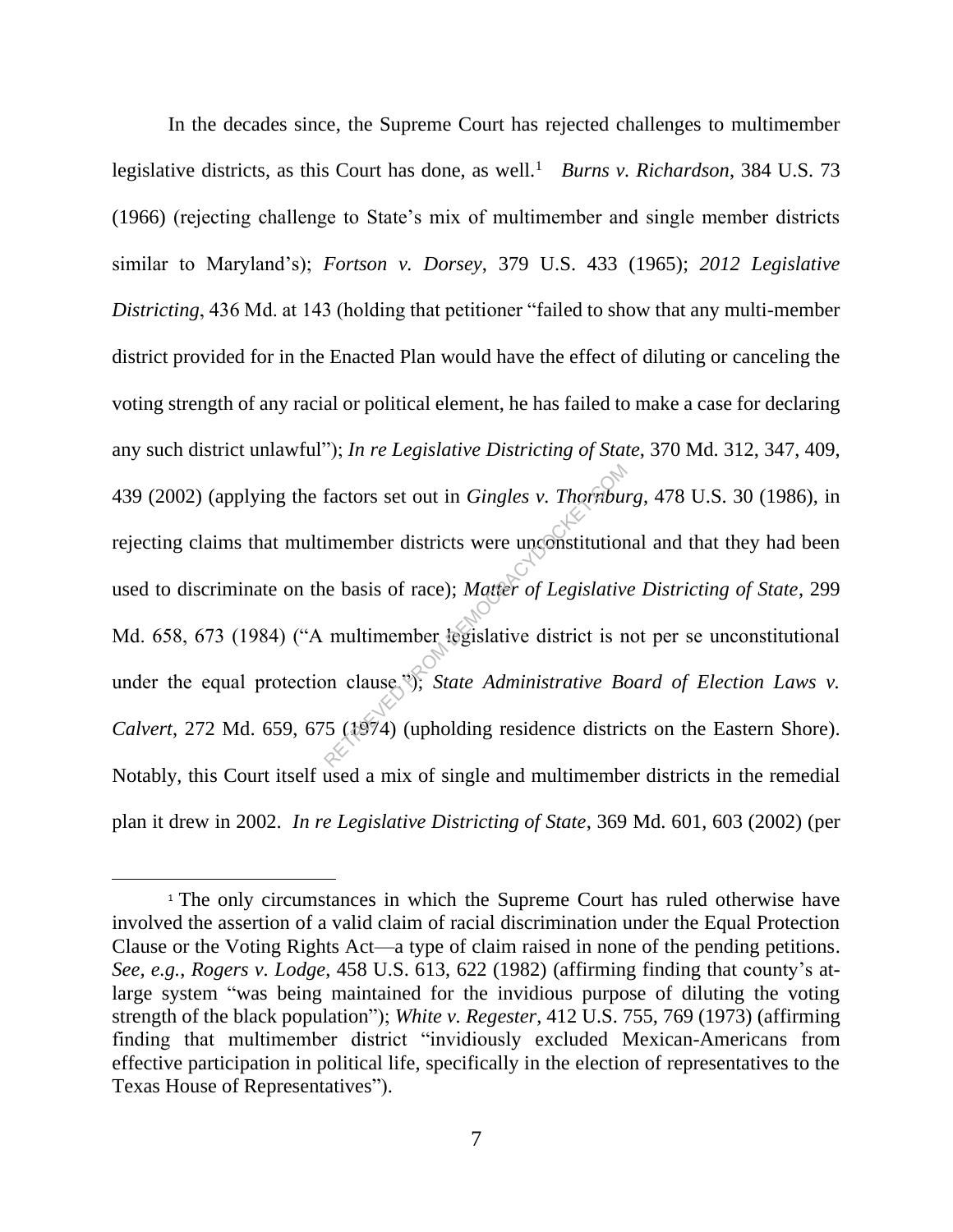curiam order reciting as part of the Court plan's "General Provisions" that "(c) Each legislative district may be subdivided into 3 single member delegate districts or into 1 single member delegate district and 1 multimember delegate district").

In *2012 Legislative Districting*, this Court quoted Supreme Court language suggesting that multimember districts "may be subject to challenge where the circumstances of a particular case may 'operate to minimize or cancel out the voting strength of racial or political elements of the voting population.'" 436 Md. at 142 (quoting *Whitcomb*, 403 U.S. at 143). The Court hastened to add, however, that the challenger must '"carry the burden of proving that multi-member districts unconstitutionally operate to dilute or cancel the voting strength of racial or political elements.'" *2012 Legislative Districting*, 436 Md. at 142 (citation omitted). Still in no case has the Supreme Court or this Court ever applied this principle to invalidate a multimember district on the ground that it "operate[d] to minimize or cancel out the voting strength of . . . *political elements*." *Id.* (emphasis added). wing that multi-member districts und<br>ug strength of racial or political elem<br>12 (citation omitted) Still in no case<br>is principle to invalidate a multimem<br>nize or cancel out the voting strength

In the only Supreme Court case directly addressing the merits of a claim that the use of multimember districts benefited one political party over another, the Court deemed the claim to be justiciable, but rejected it nonetheless upon finding that the challengers had not made the necessary showing, for reasons that would apply equally, or perhaps more compellingly, to Mr. Wilson's petition. *See Davis v. Bandemer*, 478 U.S. 109, 128-30 (1986) (affirming finding of legislature's partisan intent—something "not . . . very difficult to prove," *id.* at 129—but holding that challengers failed to show "a sufficiently adverse effect on [their] constitutionally protected rights to make out a violation of the Equal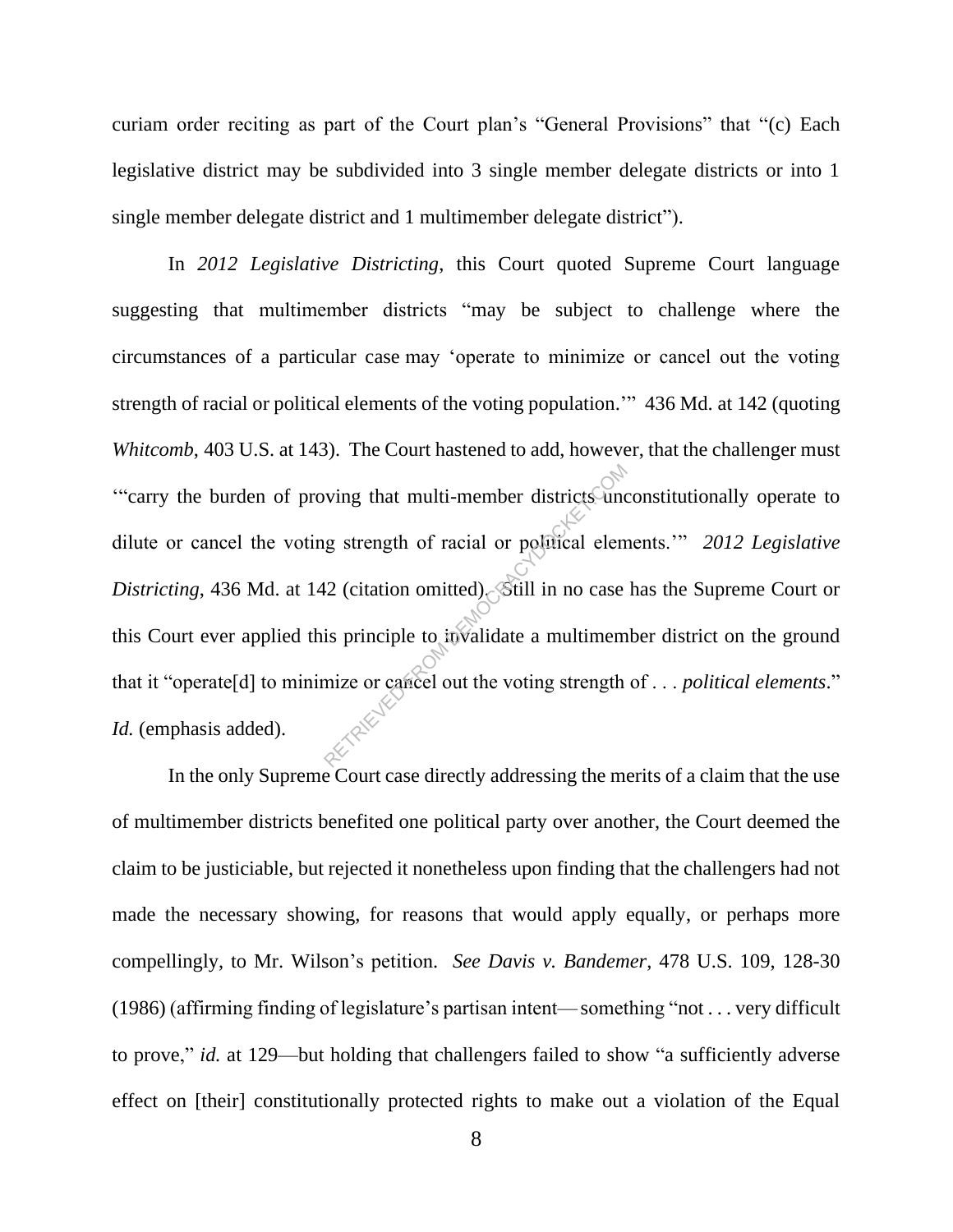Protection Clause," *id.* at 130). Thus, under *Bandemer*'s analysis, "the mere fact that a particular apportionment scheme makes it more difficult for a particular group in a particular district to elect the representatives of its choice does not render that scheme constitutionally infirm." *Id.* at 131; *see also id.* at 130 (refusing '"to hold that districtbased elections decided by plurality vote are unconstitutional in either single- or multimember districts simply because the supporters of losing candidates have no legislative seats assigned to them'") (quoting *Whitcomb*, 403 U.S. at 160).

In any case, whatever statements in *Davis v. Bandemer* might have suggested the availability of a politically based challenge to multimember districts upon a showing of partisan vote dilution, 478 U.S. at 131, that language can no longer provide support for Mr. Wilson's petition, since the Supreme Court in *Rucho v. Common Cause*, 139 S. Ct. 2484 (2019), overruled *Bandemer*'s holding that such claims are justiciable. Even if the principles articulated in *Bandemer* retained their vitality, however, it would not aid Mr. Wilson, because his petition falls far short of making even the kind of showing that *Bandemer* deemed insufficient. That is, the petition does not even attempt to show that the configuration of District 2A "makes it more difficult for [his] particular group" presumably Republicans—to "elect the representatives of its choice." 478 Md. at 131. g based challenge to multimember di<br>U.S. at 131, that language can no long<br>the Supreme Court in *Facho v. Comments* is holding that such claims are<br>andemer retained their vitality, hower<br>ion falls far short of making even

Finally, nothing in Maryland law provides support for Mr. Wilson's contention that District 2A violates Article III, § 4 of the Maryland Constitution by "fail[ing] to respect the political subdivision between Washington County and Frederick County." Pet. ¶ 14. This Court has explained that, when "a political subdivision crossing will be necessary in order to achieve substantial equality in population," "the due regard requirement is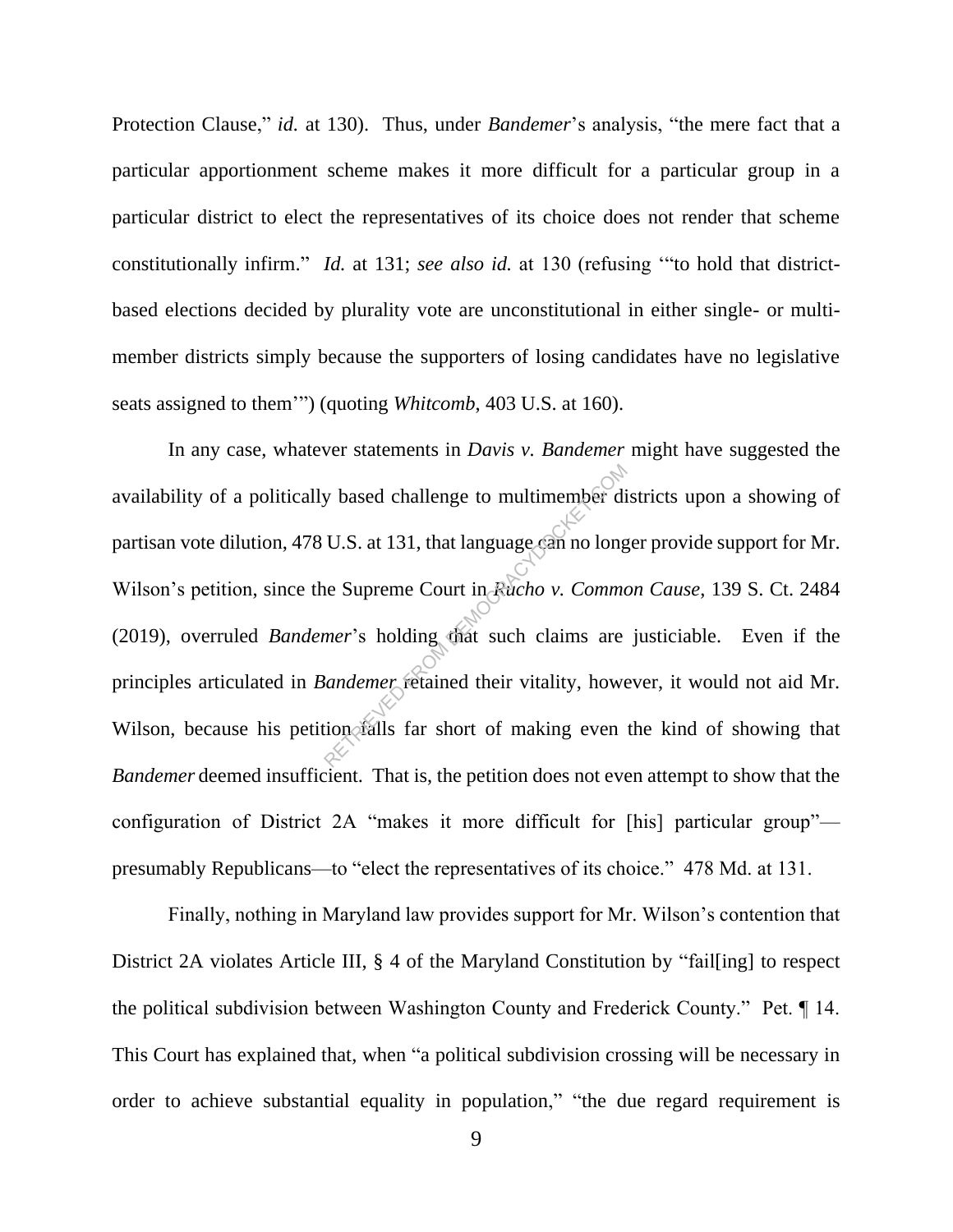subordinated to the Fourteenth Amendment requirement of substantially equal population across legislative districts." *2012 Legislative Districting*, 436 Md. at 156. Moreover, if "a subdivision crossing was clearly necessary to achieve substantial population equality under the Fourteenth Amendment," then "[w]here that crossing should have been placed is not for this Court to determine," but is instead "quintessentially a political" matter, "which requires judicial deference to be given to the political branches." *Id.* at 158.

 In this case, the need for District 2A of the 2022 Plan to cross the boundary between Washington and Frederick Counties to achieve district population equality was dictated by population loss suffered by Garrett and Allegany Counties and population growth in Frederick County. As the Court is aware, the customary method of legislative district map-drawing used in Maryland, whether the map has been established by the political branches or by this Court, has been to start with District 1 at the far western extremity of the State and construct the districts by proceeding to the east. *See, e.g.*, 2012 Md. Laws J.R. 2 § 2, enacting former State Gov't § 2-202 ("The composition of the 47 legislative districts is: (1) legislative district 1 consists of: (a) delegate district 1A (single member delegate district): (i) Garrett County; (ii) Allegany County election districts 8, 9, 10, and 21; and . . . ."); *In re Legislative Districting of State*, 271 Md. 320, 324-25 (1974) (per curiam order) ("The composition of the forty-seven legislative districts shall be as follows: (A) Legislative District 1 shall consist of the following areas: All of Garrett County, and Election Districts 5, 6, 7, [etc.] of Allegany County. . . ."); *In re Legislative Districting of State*, 369 Md. 601, 604 (2002) (per curiam order) ("The composition of the 47 legislative districts is: (1) LEGISLATIVE DISTRICT 1 CONSISTS ss suffered by Garrett and Allegany<br>ty. As the Court is aware, the custon<br>d in Maryland, whether the map has<br>his Court, has been to start with Dis<br>construct the districts by proceeding t<br>cting former State Gov't  $\S 2-202$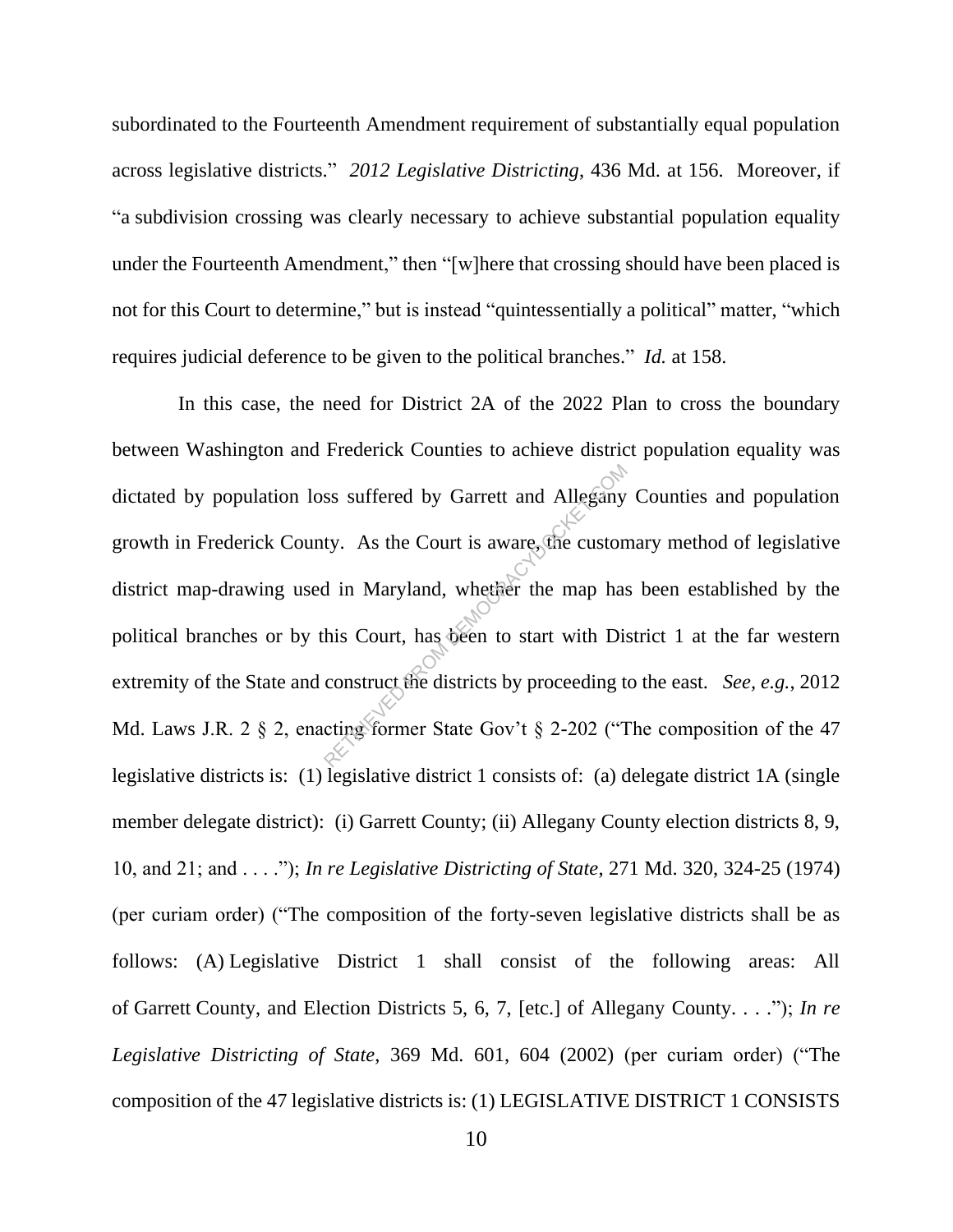OF: (A) DELEGATE DISTRICT 1A (SINGLE MEMBER DELEGATE DISTRICT): (I) GARRETT COUNTY; (II) ALLEGANY ELECTION DISTRICTS 8, 9, 10, AND 18;  $AND \ldots$ .").

 In this instance, uneven population growth patterns in Maryland, as reflected in the results of the 2020 Census, showed that the two westernmost counties in Maryland, Garrett and Allegany, both lost population.<sup>2</sup> That loss required District 1 of the 2022 Plan to extend farther to the east than in the previous plan, in order to encompass sufficient population to bring it within an acceptable range of deviation from the ideal Senate district size of 131,391. The unavoidable eastern expansion of District 1's territory to make use of more Washington County population meant that the remaining portion of Washington County lacked sufficient population to constitute a full District 2 within the County's boundaries. voidable eastern expansion of District<br>nty population meant that the remaini<br>population to constitute a full District<br>ick County's population grew significally<br>sulty of Frederick County Senate dis

Meanwhile, Frederick County's population grew significantly between 2010 and 2020—by 16.4 %. As a result, both Frederick County Senate districts in the 2012 Plan had come to exceed the ideal district population size for the 2022 reapportionment: 2012 District 3 exceeded the ideal district size by 12,554 persons and 2012 District 4 exceeded the ideal by 9,995 persons. To meet the equal population requirement, 15,757 persons in Frederick County were added to District 2 in the Enacted Plan. Consequently, District 2 needed to cross into neighboring Frederick County to secure the population necessary to

<sup>&</sup>lt;sup>2</sup> The population loss from 2010 to 2020 in 2012 District 1 resulted in an end-ofdecade deviation from the ideal population amounting to minus 17,960 persons. The 2012 District 2A was found to have a deviation of minus 493 persons per 2020 adjusted population.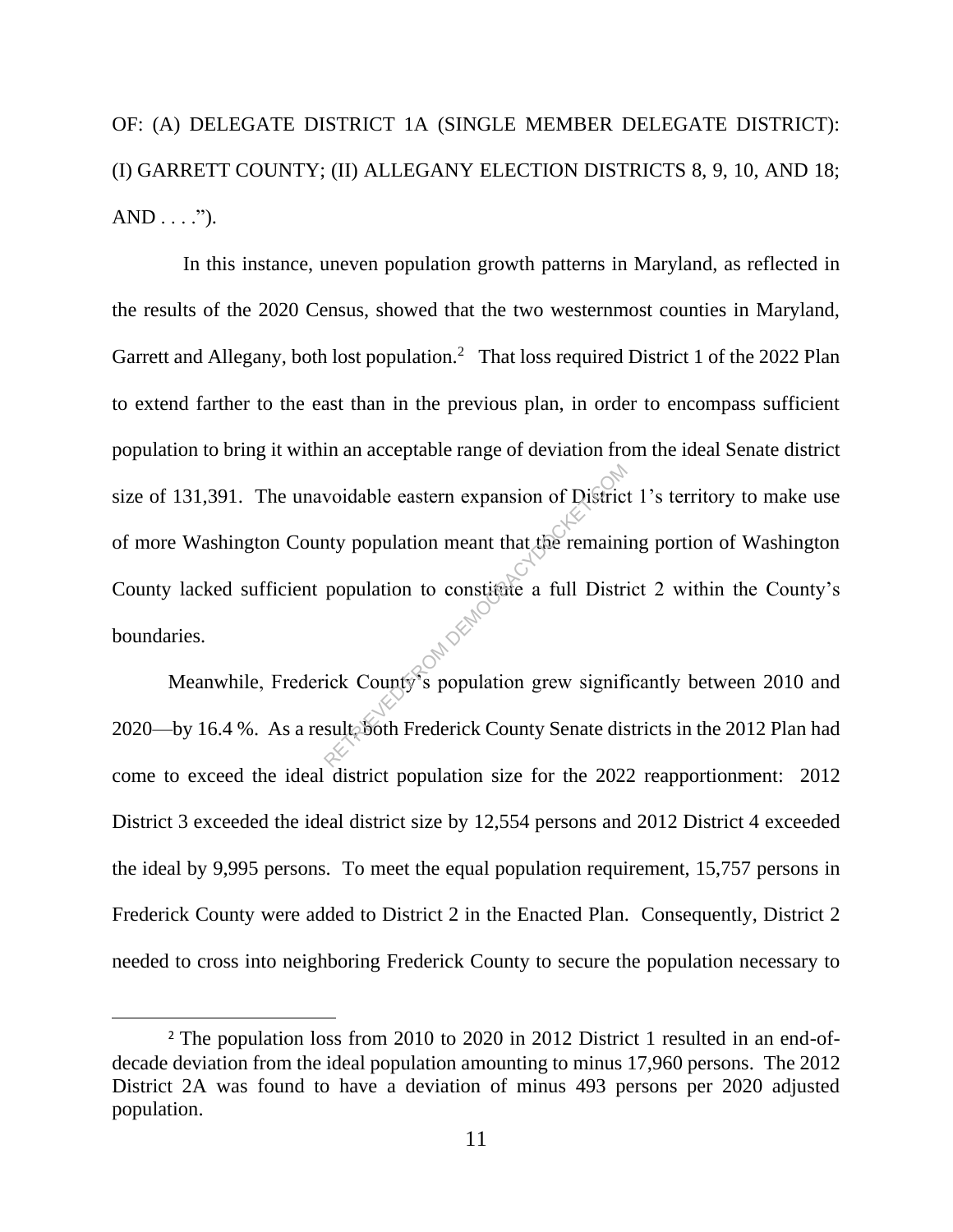achieve population equality. Therefore, under the Court's precedent, "the due regard requirement" of Article III, § 4 "is subordinated to the Fourteenth Amendment requirement of substantially equal population across legislative districts." *2012 Legislative Districting*, 436 Md. at 156.

As for the decision to have a single-member District 2B encompassing Hagerstown, and a multimember District 2A including other parts of Washington County and part of Frederick County, that determination was an exercise of the authority expressly reserved to the General Assembly in Article III, § 3. The 2012 map, which this Court upheld, had a similar 2A and 2B, except population changes shown in the 2020 Census have made it no longer feasible for both subdistricts to be contained entirely within Washington County, as they were in the 2012 Plan. On the other hand, the population of Hagerstown in 2020 was sufficient to permit the map-drawers to show due regard for municipal boundaries by placing all of Hagerstown within its own District 2B. Though Mr. Wilson would prefer that the multimember District  $\mathbb{X}$ A be divided into two single-member districts, Pet. 1 22, that is a determination the Constitution has commended to the legislature. Population changes shown in the 2<br>subdistricts to be contained entirely w<br>Plan. On the other hand, the population<br>are map-drawers to show due regard for within its own District 2B. Though<br>trict 2A be divided into two singl

# **III. APPLICATION OF THE NO REPRESENTATION WITHOUT POPULATION ACT DOES NOT CONFLICT WITH ARTICLE III, § 3 OF THE MARYLAND CONSTITUTION OR ANY OTHER PROVISION OF LAW.**

Mr. Wilson argues that, "[i]n the case of Senate District 1 and 2, and perhaps other districts in the state," application of the No Representation Without Population Act "violates Article III Section 4 of the Constitution of Maryland when applied to districts that cross county lines." Pet. ¶ 19. He is mistaken, because there is no conflict between the Act and constitutional requirements for legislative redistricting.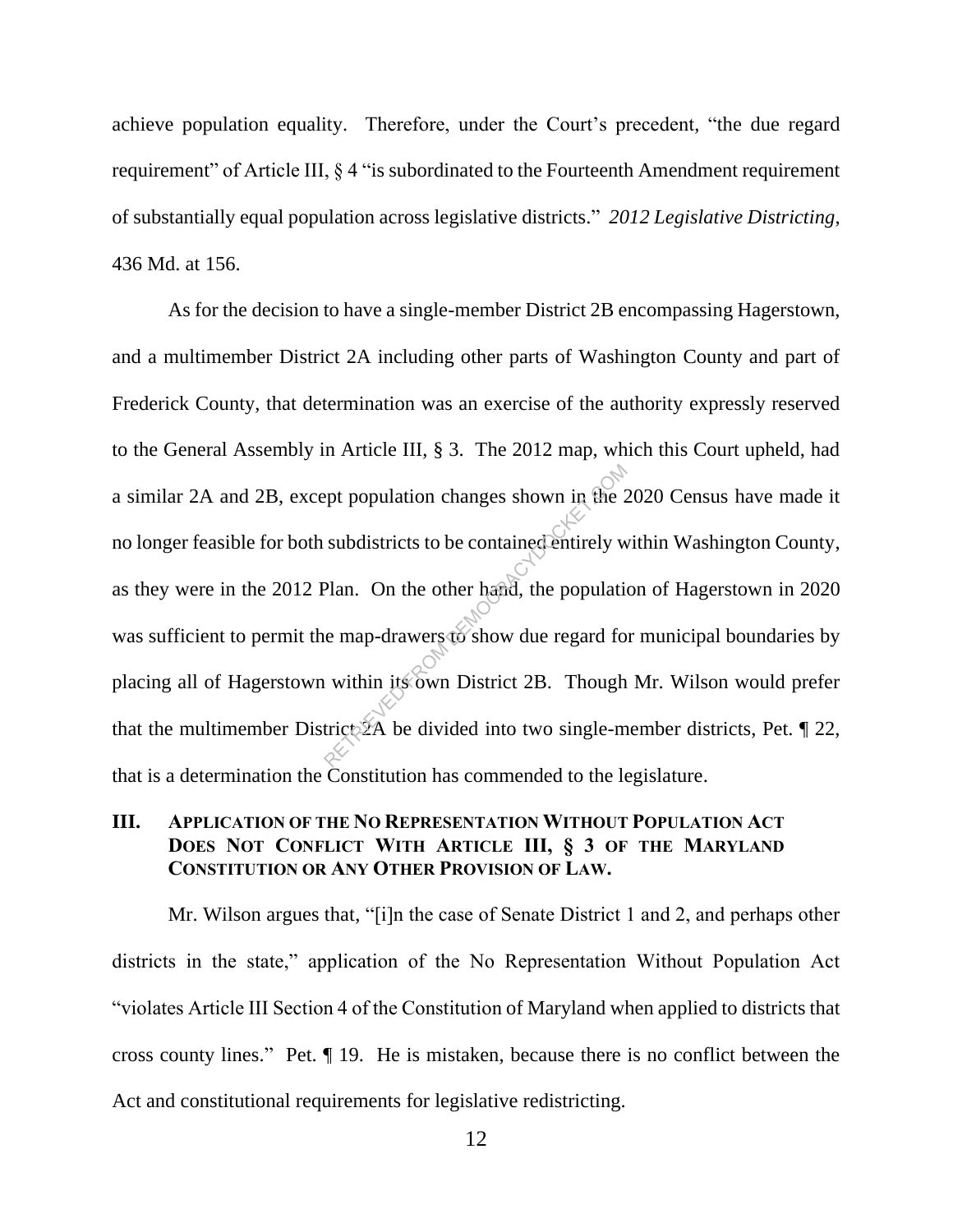First, Mr. Wilson says "[a]djustments of population are a legislative consideration that cannot supersede the Constitution of Maryland," and on this point he is half right. Yes, adjustments of population are a legislative consideration, but there is no need to weigh whether they can "supersede the Constitution of Maryland," because the Constitution does not pose any obstacle to legislation providing for adjustment of census data to make it better reflect the true residences of incarcerated persons. Most pertinently, Article III, §§ 3, 4, and 5 do not address the matter, either expressly or implicitly. Section 3 prescribes the makeup of legislative districts, but it does not mention adjustment of census figures. Section 4 establishes criteria for drawing districts, but does not mention adjustment of census figures, nor is there any reason to believe that population adjustments required by the Act would interfere with a districting plan's ability to give "due regard" to political and natural boundaries. Section 5 establishes procedures for redistricting and directs that it occur "[f]ollowing each decennial census of the United States," but § 5 does not otherwise concern itself with whether the General Assembly may authorize adjustments to census results. Pria for drawing districts, but does n<br>
e any reason to believe that populatio<br>
th a districting plan's ability to give "complete"<br>
on 5 establishes procedures for redis<br>
ecennial census of the United States,"<br>
er the Gene

This Court has "recognized that the political branches, the Governor and General Assembly, are given a wide-berth in formulating a legislative apportionment scheme," and "[s]o long as the plan they devise does not violate State or Federal law, the political branches may pursue a wide variety of objectives[.]" *2012 Legislative Districting*, 436 Md. at 134. Since Mr. Wilson has not identified any provision of the Maryland Constitution or federal law that would preclude application of a statute designed to make census data more accurate and just, that purpose is surely within the "wide variety of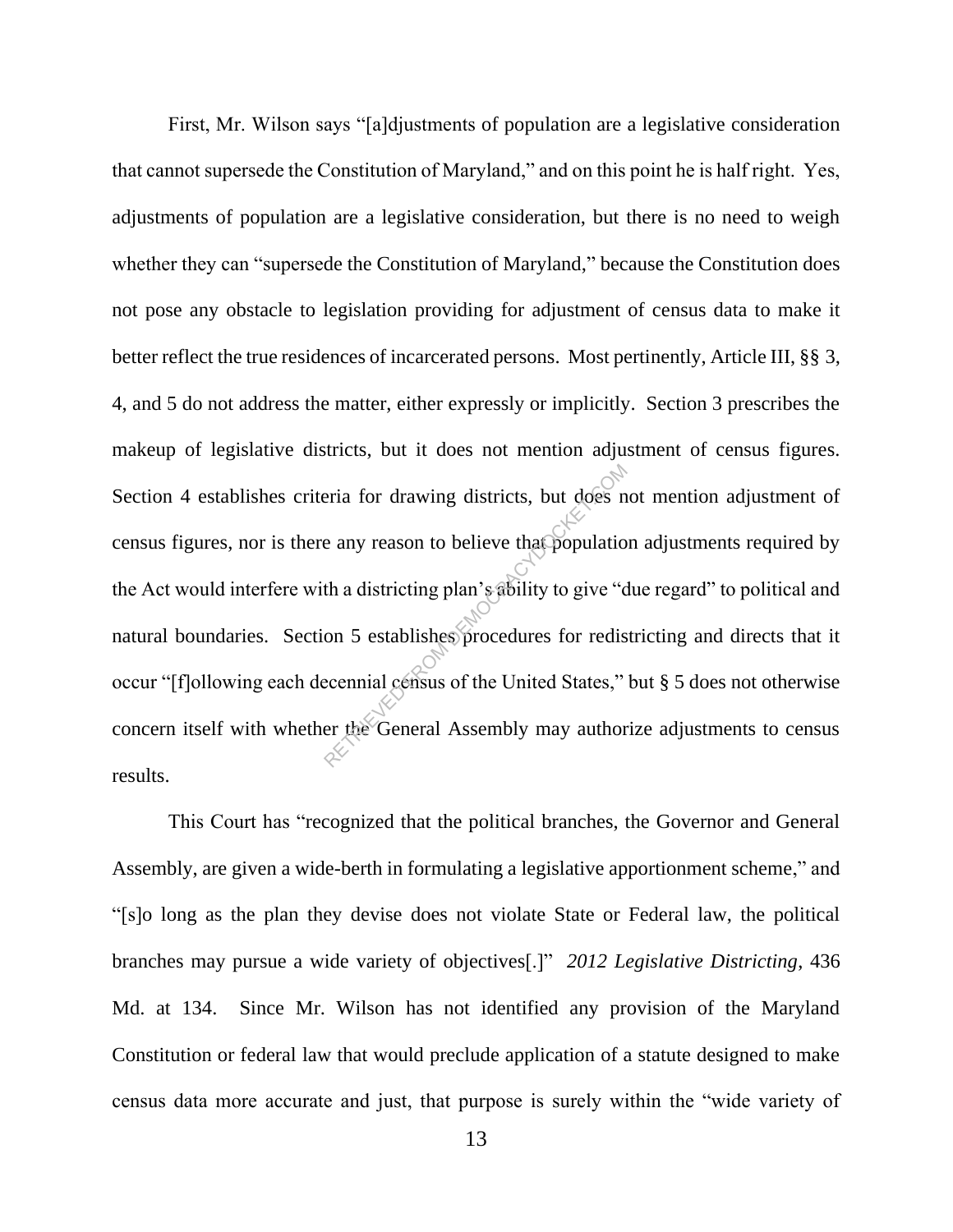objectives" the "political branches may pursue." *Id.*; *see Fletcher v. Lamone*, 831 F. Supp. 2d 887, 893-97 (D. Md. 2011), *aff'd*, 567 U.S. 930 (2012) (rejecting "one person, one vote" challenge to No Representation Without Population Act and holding that the population adjustment it prescribes is consistent with Census Bureau policy and other applicable federal law).

Next, Mr. Wilson suggests there are unspecified "flaws in the reasoning behind the 'No Representation Without Population Act' where nonvoting prison populations are concerned." Pet. ¶ 20. If there are any such flaws, they eluded the three-judge federal district court that upheld Maryland's application of the Act in the 2011 congressional redistricting process; they eluded the Census Bureau, whose practices and pronouncements were cited by the district court in support of its ruling, *Fletcher*, 831 F. Supp. 2d at 895- 96; and the flaws must have eluded the Supreme Court, which summarily affirmed, 567 U.S. 930. The plausibility of any meaningful "flaws in the reasoning" of the Act is further diminished if one understands that the Act merely enables the apportionment process to reflect generally applicable Maryland law regarding residency and domicile. As this Court held in *Jones v. Anne Arundel County*, 432 Md. 386 (2013), because "'[r]esidence, as contemplated by the framers of our Constitution, for political or voting purposes, means *a place of fixed present domicile*,'" *id.* at 405 (citation omitted; emphasis in original), and "[o]ne's domicile, generally, is that place where he intends to be," *Oglesby v. Williams*, 372 Md. 360, 373 (2002), a county council member's official residence did not change to "the correctional facility in South Carolina" where he was incarcerated, and "his domicile remained in" his councilmanic district in Anne Arundel County during his incarceration. Maryland's application of the Act is<br>eluded the Census Bureau, whose prac<br>court in support of its ruling, *Fletche*.<br>we eluded the Supreme Court, which<br>of any meaningful "flaws in the reaso<br>ands that the Act merely enables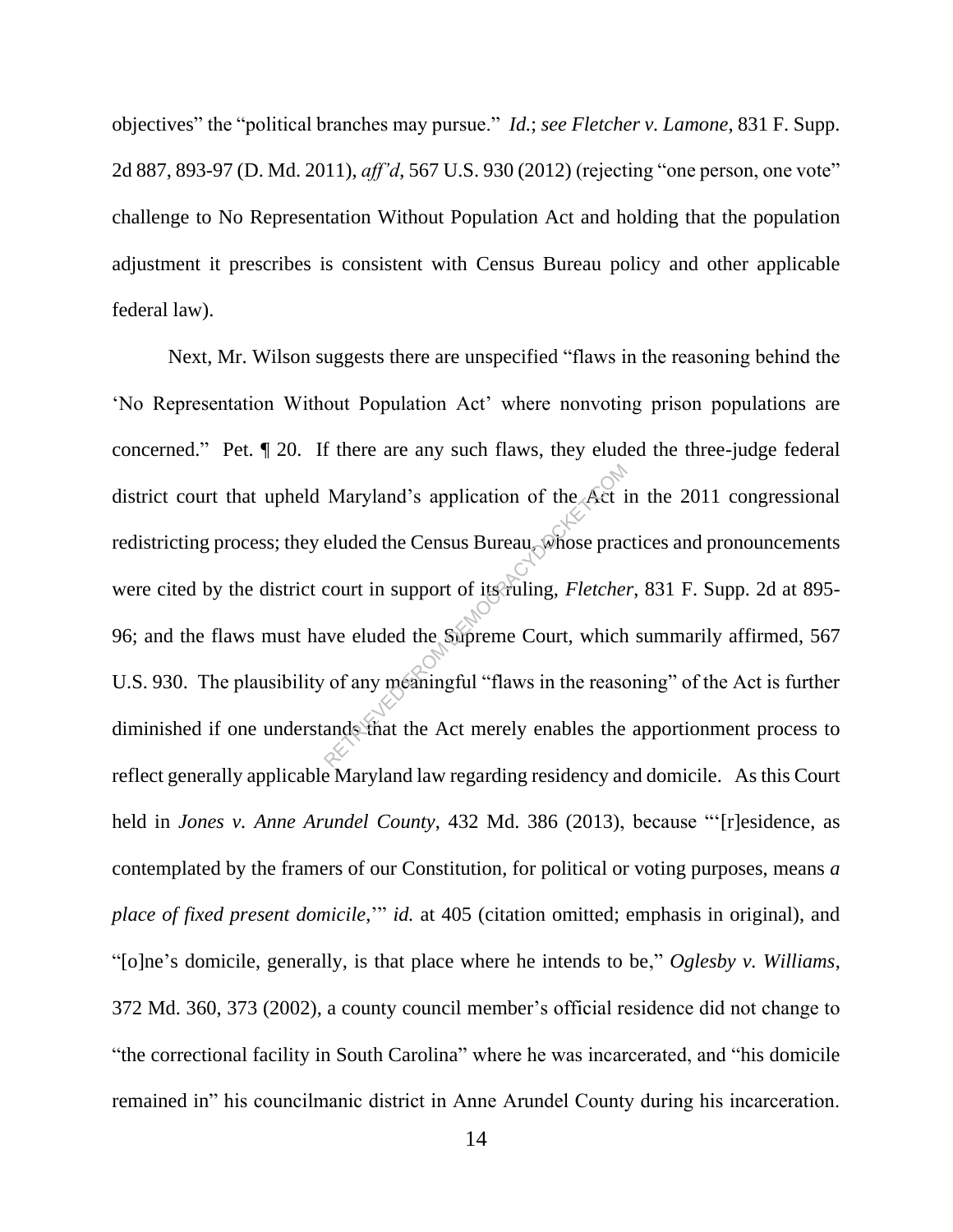*Jones*, 432 Md. at 411. The Act helps to ensure that these established principles of law will inform the apportionment process.

Finally, Mr. Wilson believes it "unclear" "how the populations were adjusted prior to apportionment," and "[t]here may be a lack of public notice and participation in these adjustments." Pet*.* ¶ 21. But the Act itself sets forth how population is to be adjusted, State Gov't § 2-2A-01, as explained by the federal court in *Fletcher*, 831 F. Supp. 2d at 893-94. As for whether he was entitled to notice or an ability to "participate" in adjustments, a due process claim of that nature typically requires that the claimant have a pertinent "protected liberty or property interest." *Town of La Plata v. Faison-Rosewick LLC*, 434 Md. 496, 526 (2013). Mr. Wilson has presented no reason to believe he had a protected liberty or property interest that was implicated by the process of adjusting population by reassigning prisoners, for purposes of apportionment, from their places of incarceration to their last known addresses. *See id.* (holding there was "no fundamental liberty or property interest at issue in this case" where town manager "was under no obligation to inform the public of the precise standards he would employ in validating a referendum petition"). Town of La Plata v. Faison-Rosewi<br>presented no reason to believe he h<br>implicated by the process of adjusting<br>apportionment. from their places of<br>(holding there was "no fundamental l<br>re town manager "was under no oblig

Therefore, Mr. Wilson's challenge to the application of the No Representation Without Population Act lacks any legal support and should be dismissed.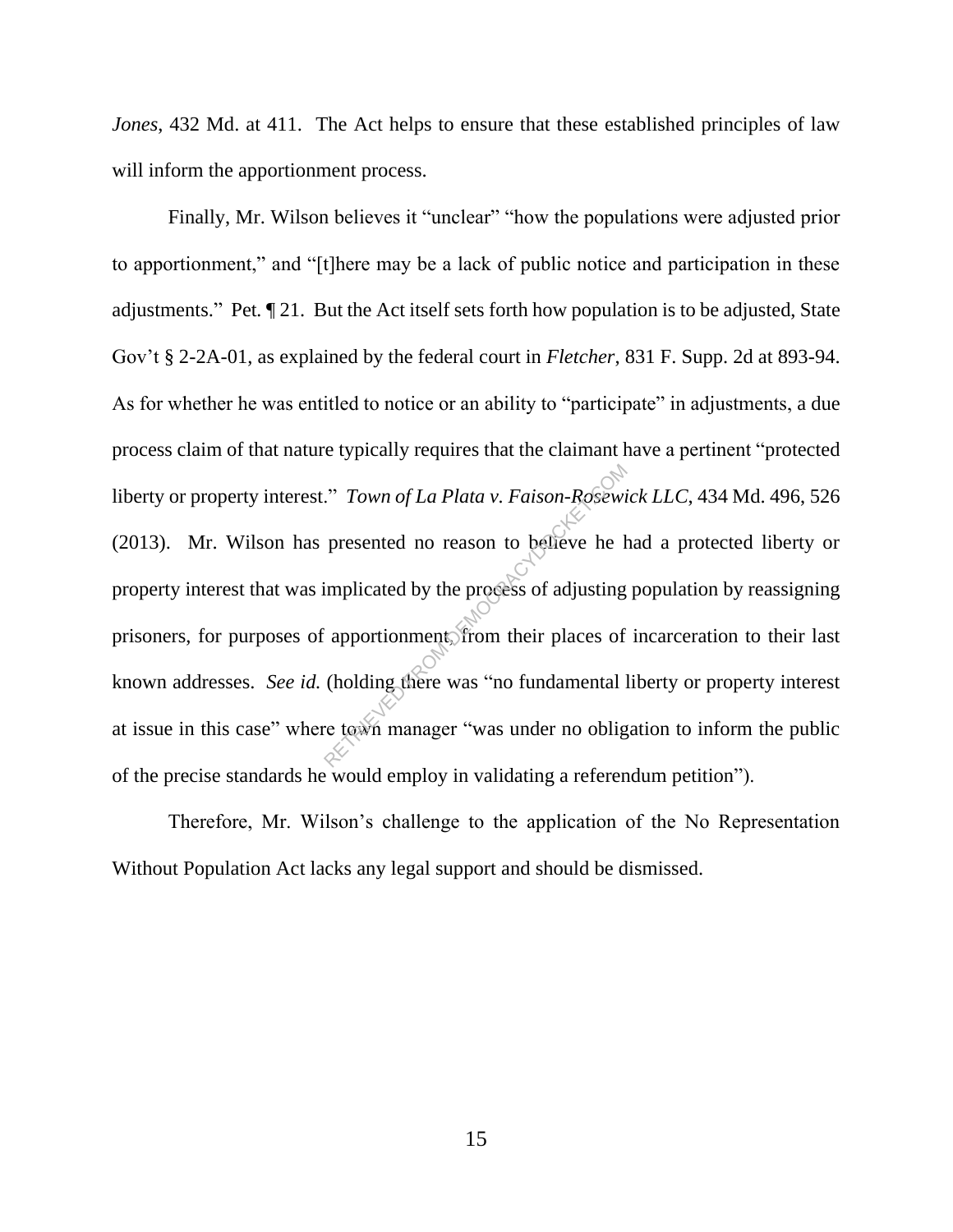### **CONCLUSION**

For the foregoing reasons, the motion to dismiss should be granted.

Respectfully submitted,

BRIAN E. FROSH Attorney General of Maryland

\_\_\_\_\_\_\_\_\_\_\_\_\_\_\_\_\_\_\_\_\_\_\_\_\_\_\_\_\_\_\_\_\_

/s/ Steven M. Sullivan

STEVEN M. SULLIVAN Attorney No. 9706260005 ANDREA W. TRENTO Attorney No. 0806170247 Assistant Attorney General Office of the Attorney General 200 Saint Paul Place, 20th Floor Baltimore, Maryland 21202 ssullivan@oag.state.md.us (410) 576-6472 (410) 576-6955 (facsimile) Assistant Attorn<br>
Office of the A<br>
200 Saint Paul<br>
Baltimore, Mar<br>
ssullivan@oag.<br>
(410) 576-6472<br>
(410) 576-6955<br>
Attorneys for R

February 15, 2022  $\bigcirc^{\mathcal{N}}$  Attorneys for Respondent